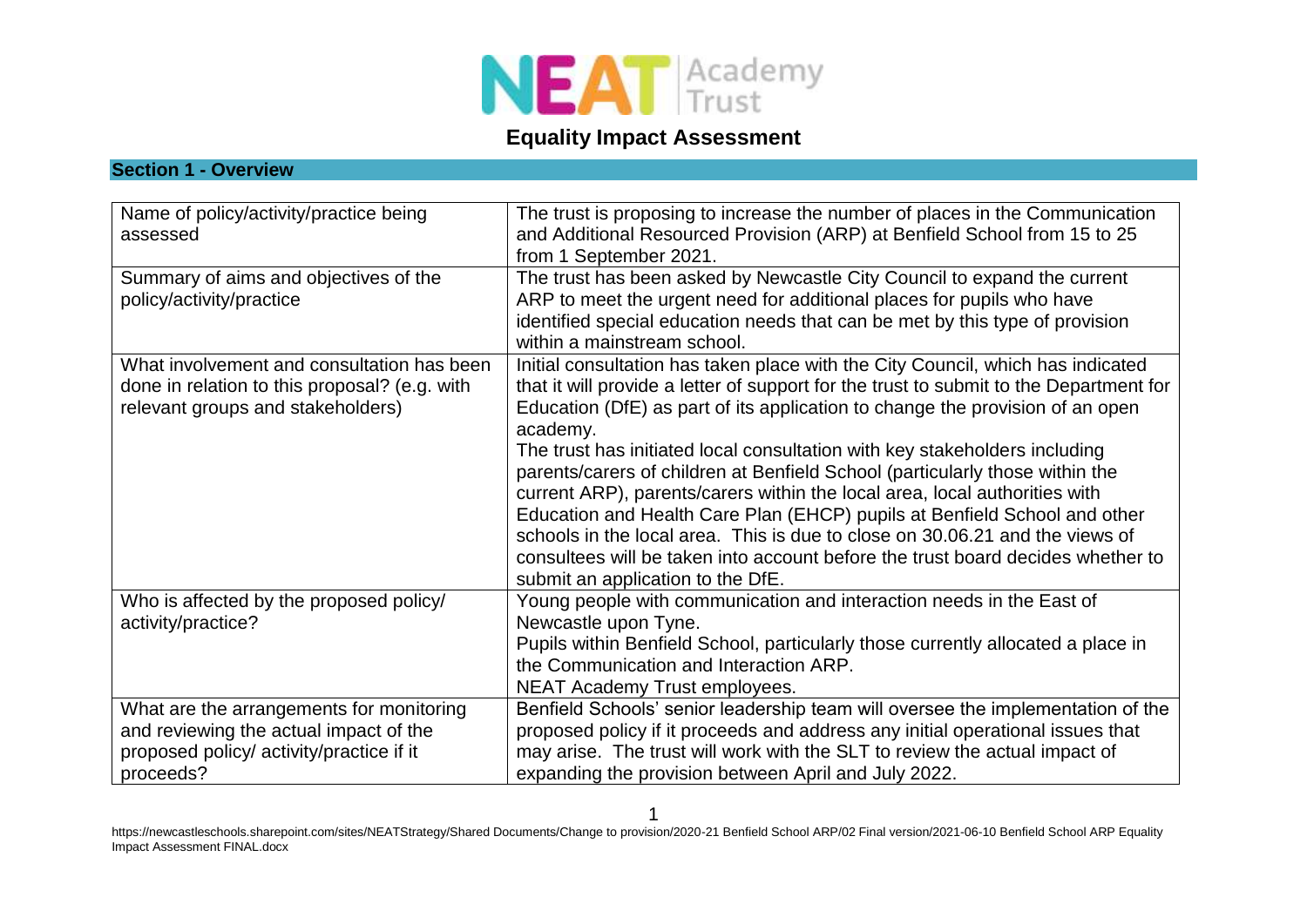

## **Section 2 - The trust's role as an education provider: potential impact on pupils by protected characteristic group**

| <b>Protected characteristic</b> | Is there a potential for<br>positive or negative impact? | Please explain and give<br>examples of any<br>evidence/data used | <b>Action to address negative</b><br>impact (e.g. adjustment to<br>the policy) |
|---------------------------------|----------------------------------------------------------|------------------------------------------------------------------|--------------------------------------------------------------------------------|
| <b>Disability</b>               | There is potential for a positive                        | Expanding the number of                                          |                                                                                |
|                                 | impact.                                                  | places in the ARP from 15 to                                     |                                                                                |
|                                 |                                                          | 25 will enable more young                                        |                                                                                |
|                                 |                                                          | people with communication                                        |                                                                                |
|                                 |                                                          | and interaction needs in the                                     |                                                                                |
|                                 |                                                          | East of Newcastle upon Tyne                                      |                                                                                |
|                                 |                                                          | to benefit from this specialist                                  |                                                                                |
|                                 |                                                          | provision. The extra funding                                     |                                                                                |
|                                 |                                                          | that this will attract will enable                               |                                                                                |
|                                 |                                                          | Benfield School to appoint                                       |                                                                                |
|                                 |                                                          | additional specialist staff to                                   |                                                                                |
|                                 |                                                          | meet the needs of all pupils                                     |                                                                                |
|                                 |                                                          | within the ARP.                                                  |                                                                                |
| Gender reassignment             | <b>Unknown</b>                                           | The pupils who will benefit                                      |                                                                                |
| Pregnancy and maternity         |                                                          | from the additional ARP                                          |                                                                                |
| Race                            |                                                          | places will be those whose                                       |                                                                                |
| Religion or belief              |                                                          | <b>Education and Health Care</b>                                 |                                                                                |
| Sexual orientation              |                                                          | Plan (EHCP) identifies that                                      |                                                                                |
| <b>Sex</b>                      |                                                          | <b>Benfield School's ARP is</b>                                  |                                                                                |
|                                 |                                                          | suitable provision to meet their                                 |                                                                                |
|                                 |                                                          | needs. This may have an                                          |                                                                                |
|                                 |                                                          | indirect impact on the                                           |                                                                                |
|                                 |                                                          | proportion of pupils with                                        |                                                                                |
|                                 |                                                          | specific protected                                               |                                                                                |
|                                 |                                                          | characteristics within the ARP                                   |                                                                                |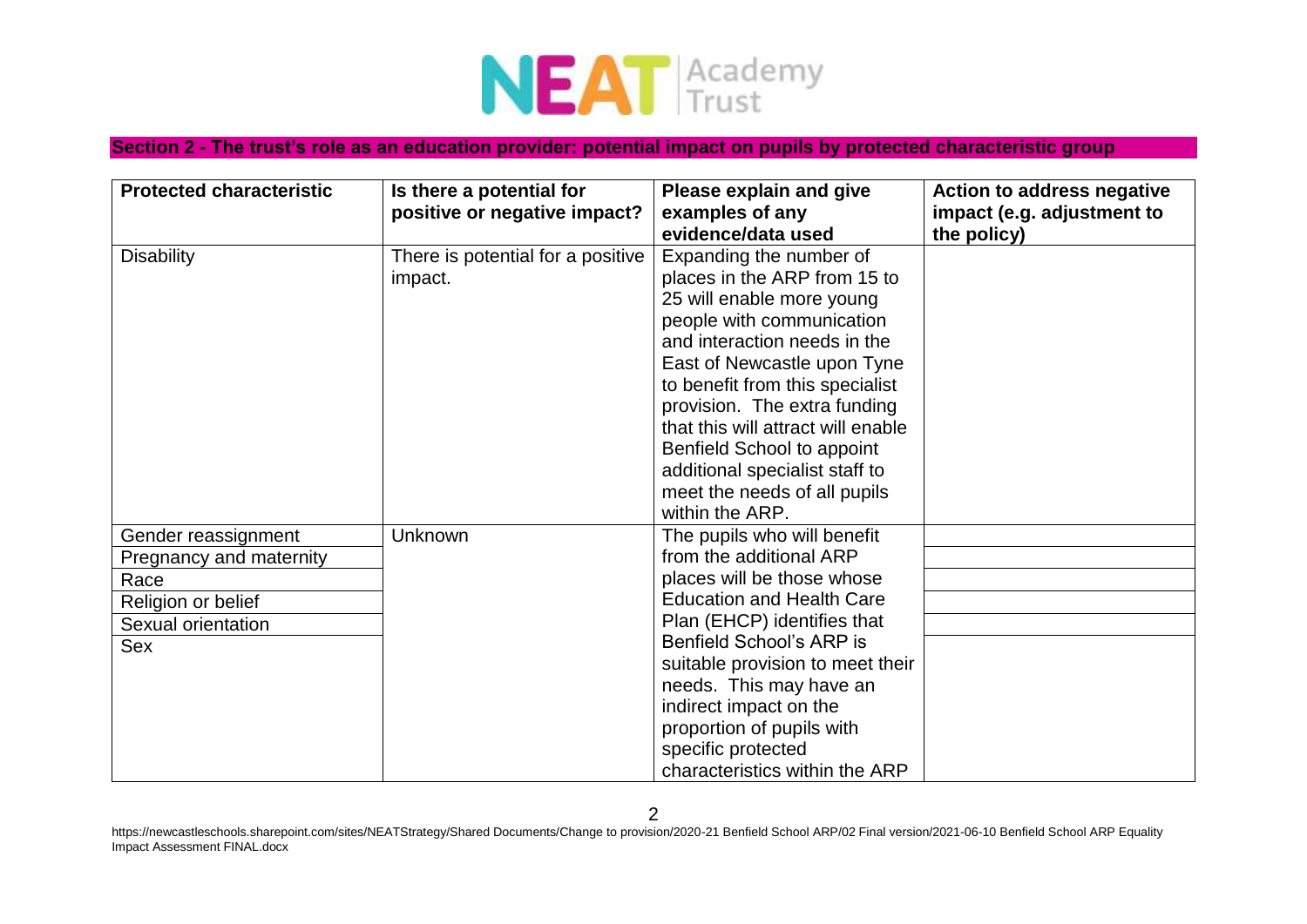

pupils are allocated a place.

## **Section 3 - The trust's role as an employer: potential impact on employees by protected characteristic group**

| <b>Protected characteristic</b> | Is there a potential for positive | Please explain and give           | Action to address negative     |
|---------------------------------|-----------------------------------|-----------------------------------|--------------------------------|
|                                 | or negative impact?               | examples of any                   | impact (e.g. adjustment to the |
|                                 |                                   | evidence/data used                | policy)                        |
| Age                             | <b>Unknown</b>                    | The appointment of additional     |                                |
| <b>Disability</b>               |                                   | employees may have an             |                                |
| Gender reassignment             |                                   | indirect impact on the            |                                |
| Marriage or civil partnership   |                                   | proportion of staff with specific |                                |
| Pregnancy and maternity         |                                   | protected characteristics at      |                                |
| Race                            |                                   | Benfield School but this is       |                                |
| Religion or belief              |                                   | unknown until the staff are       |                                |
| Sexual orientation              |                                   | appointed. The school will        |                                |
| <b>Sex</b>                      |                                   | follow a fair and robust          |                                |
|                                 |                                   | recruitment process and will      |                                |
|                                 |                                   | collect equalities monitoring     |                                |
|                                 |                                   | data to enable it to monitor the  |                                |
|                                 |                                   | impact of its recruitment         |                                |
|                                 |                                   | practices.                        |                                |

### **Section 4 - Evaluation**

| <b>Question</b>                                   | <b>Explanation / justification</b> |                           |
|---------------------------------------------------|------------------------------------|---------------------------|
| Is it possible the proposed policy or activity or | No.                                |                           |
| change in policy or activity could discriminate   |                                    |                           |
| against or unfairly disadvantage people?          |                                    |                           |
| <b>Final Decision</b>                             | Tick the relevant box              | Include any explanation / |
|                                                   |                                    | justification             |